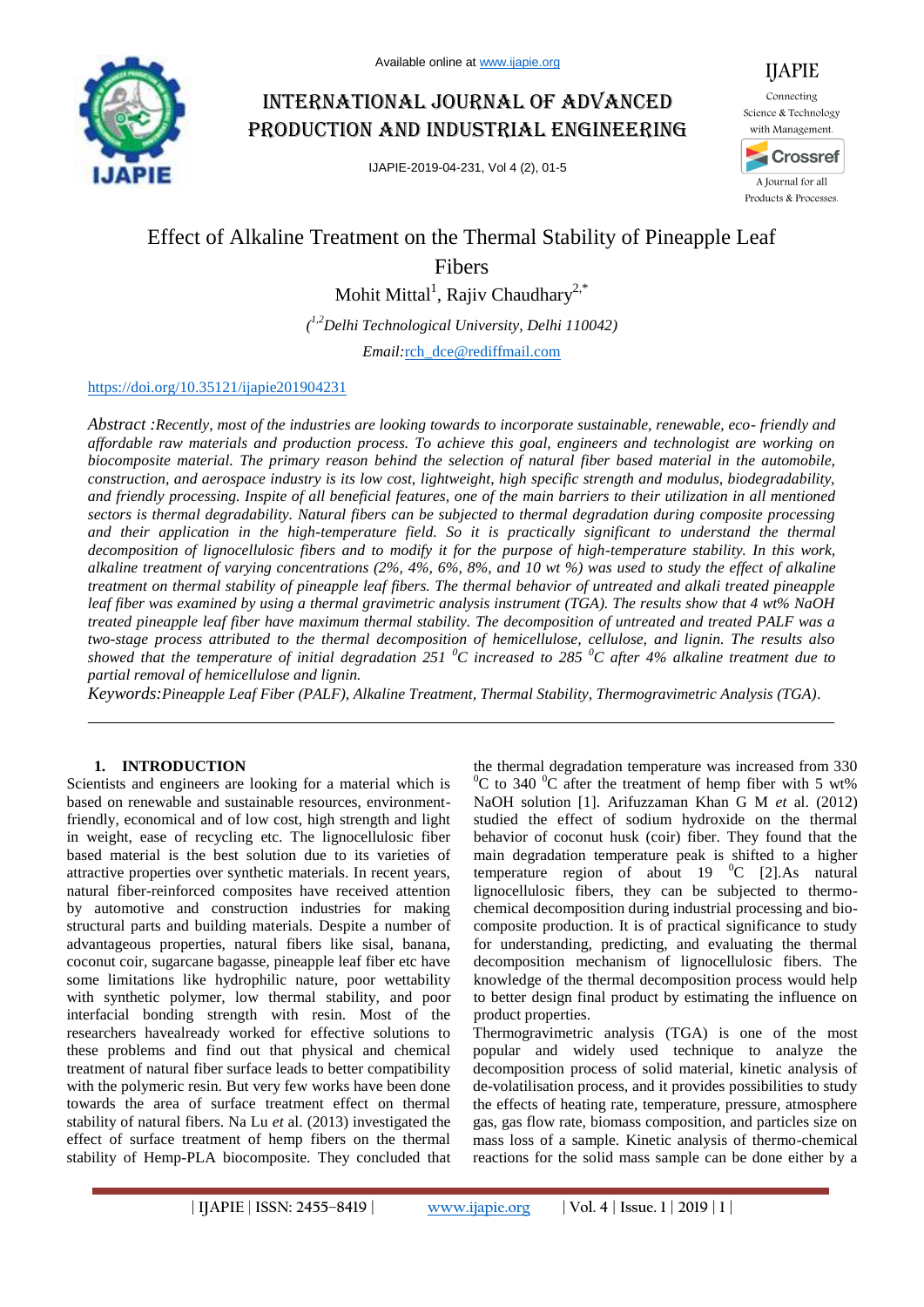model fitting method or model-free method. Model fitting methods of kinetic analysis require fitting of different models to the kinetic data for obtaining the best statistical fit. The disadvantage of this strategy is the possibility of wrong model selection which results in an error in kinetic parameters. The model-free methods consist of several kinetic curves with the multi-heating rate for estimating the activation energy (Ea). Kissinger, Flynn-Wall-Ozawa (FWO), and Friedman are the common and effective methods based on multiple heating rates, increasingly adopted by researchers to analyze the thermo-chemical conversion of natural fiber, kinetic analysis of de-volatilization, and estimation of activation energy. Allthese model-free methods are summarized in Table 1 [3-5]. Alwani M. Siti*et al.* (2014) examined the kinetic analysis of SCB, COIR, PALF, and BPS fibers by Kissinger, Friedman, and F.W.O methods. They concluded that COIR was the most thermally stable fiber followed by PALF, BPS, and SCB. The activation energy of COIR, PALF, SCB, and BPS fibers were 100.84, 96.28, 92.87, and 80.79 (kJ/mol) respectively when calculated by Friedman's method [6]. Yao Fei et al. (2007) studied the thermal decomposition kinetics of 10 types of fibers by Kissinger. They found the activation energy of Bagasse, Bamboo, Cotton Silk, Hemp, Jute, Kenaf, Rice husk, Rice straw, Wood maple, and Wood pine were 161.1, 161,6, 146, 171.1, 165.6, 157.7, 167.4, 176.2, 153.7, 159.3 respectively [7].

Table 1: Kinetic methods used for calculating the activation energy

| Methods   | Equation                                                        | Reference                                  |
|-----------|-----------------------------------------------------------------|--------------------------------------------|
| Kissinger | $\ln \frac{\beta}{T^2} = \ln \frac{AR}{E} - \frac{E}{RT}$       | Kissinger,<br>$1957$ [2]                   |
| Friedman  | $\ln \frac{d\alpha}{dt} = \ln[A f(\alpha)] - \frac{E}{RT}$      | Friedman,<br>1964 [3]                      |
| F.W.O     | $\ln \beta = \ln \frac{AE}{Rg(x)} - 5.331 - 1.052 \frac{E}{RT}$ | Flynn and<br>Wall, 1966<br>$\vert 4 \vert$ |

The decomposition of natural fibers occurs in two to three stages depends on the type of fiber and its chemical composition. Alwani M. Siti*et al.* (2014) reported that SCB and COIR fiber was decomposed in two steps but BPS fiber decomposes in three steps. It was due to the presence of high amount of lignin and cellulose in BPS fiber compared to SCB and COIR [6]. Na Lu *et* al. (2013) concluded that hemp fiber was decomposed in two steps, starting with the loss of moisture around 100  $^{\circ}$ C and followed by successive decomposition of hemicellulose, cellulose, and lignin in the range of  $150-400$  <sup>0</sup>C [1]. According to JayamaniElammaran*etal.* (2014), thermal decomposition of both untreated andtreated betel nut fiber polyester composites had two mass loss steps, where 10 wt% mass losses shifted from 110  $^{\circ}$ C to (120-140)  $^{\circ}$ C after 5 wt% of alkaline treatment [8].The purpose of this work was to study and analyze the effect of alkaline treatment with different

concentrated solutions (2%, 4%, 6%, 8%, and 10 wt %) on thermal stability of pineapple leaf fiber (PALF). The pyrolysis process was performed by TGA machine under the condition of constant heating rate and constant mass flow rate of the gas.

# **2. EXPERIMENTAL**

#### *A. Materials* 3.

Raw pineapple leaf fiber (R-PALF) was purchased from Go Green Products, Chennai, India. The average density and moisture content in PALF was equal to  $0.98 \text{ g/cm}^3$  and 10-11% respectively. Table 2 shows the chemical composition of the materials [9]. Sodium hydroxide (NaOH) used for alkalinetreatment was of laboratory reagent (LR) grade and obtained from the local supplier.

Table 2: Chemical composition of pineapple leaf fiber

|             |       | Fiber   Cellulose % Hemicellulose %   Lignin % |          | Pectin % |
|-------------|-------|------------------------------------------------|----------|----------|
| <b>PALF</b> | 70-82 | 18.8                                           | $5-12.7$ |          |

#### *B. Fiber Treatment*

Pineapple leaf fibers were treated by immersing in (2%, 4%, 6%, 8%, and 10 wt %) of alkaline (NaOH) solutions for 24 hrs at  $25\,^{\circ}$ C, followed by washing with deionized water (until the pH was reached 7), and drying in oven at 60  $^{\circ}$ C for 24 hrs (until the constant weight was maintained). The untreated raw pineapple leaf fibers (R-PALF) were also washed in deionized water and dried at  $60<sup>0</sup>C$  for 24 hrs.

## *C. Method*

*1) Fourier-Transform Infrared Spectroscopy (FTIR):*  Fourier-transform infrared spectroscopy, model Perkin Elmer 2000 was used to analyze the effect of alkali treatment of different concentrations (2%, 4%, 6%, 8% and 10 wt %) on chemical bonding exist in untreated pineapple leaf fiber. FTIR spectra were analyzed with an infrared spectrophotometer in the range  $4000 \text{ cm}^{-1}$  to  $400 \text{ cm}^{-1}$ . FTIR of untreated and alkali treated pineapple leaf fiber had done in CSIR-CSIO analytical instrumentation laboratory.

*2) Thermogravimetric Analysis (TGA):*  Thermogravimetricanalysis (TGA) of Pineapple leaf fiber (both untreated and treated) was carried out using a thermogravimetric analyzer (Perkin Elmer, TGA 4000). The samples of mass 5 mg were evenly and uniformly distributed in the alumina crucible which was supported by a precision balance. This small amount of natural fiber was taken for uniformity of temperature throughout the sample. The variation in mass of sample with respect to temperature and time was controlled, monitored and recorded using Perkin Elmer thermal software (Pyris). The temperature change of PALF was controlled from  $25\,^0C$  to 700  $^0C$  at a heating rate of  $10^0$ C/min under the high purity nitrogen (inert) atmosphere at a flow rate of 20 ml/min. The heating rate of  $10^{0}$ C/min was selected for better resolution of transition. TGA of COIR and PALF fibers had done in Central Instrumentation Laboratory, DTU (Delhi).

## **4. RESULT AND DISCUSSION**

*Fourier-Transform Infrared Spectroscopy (FTIR)*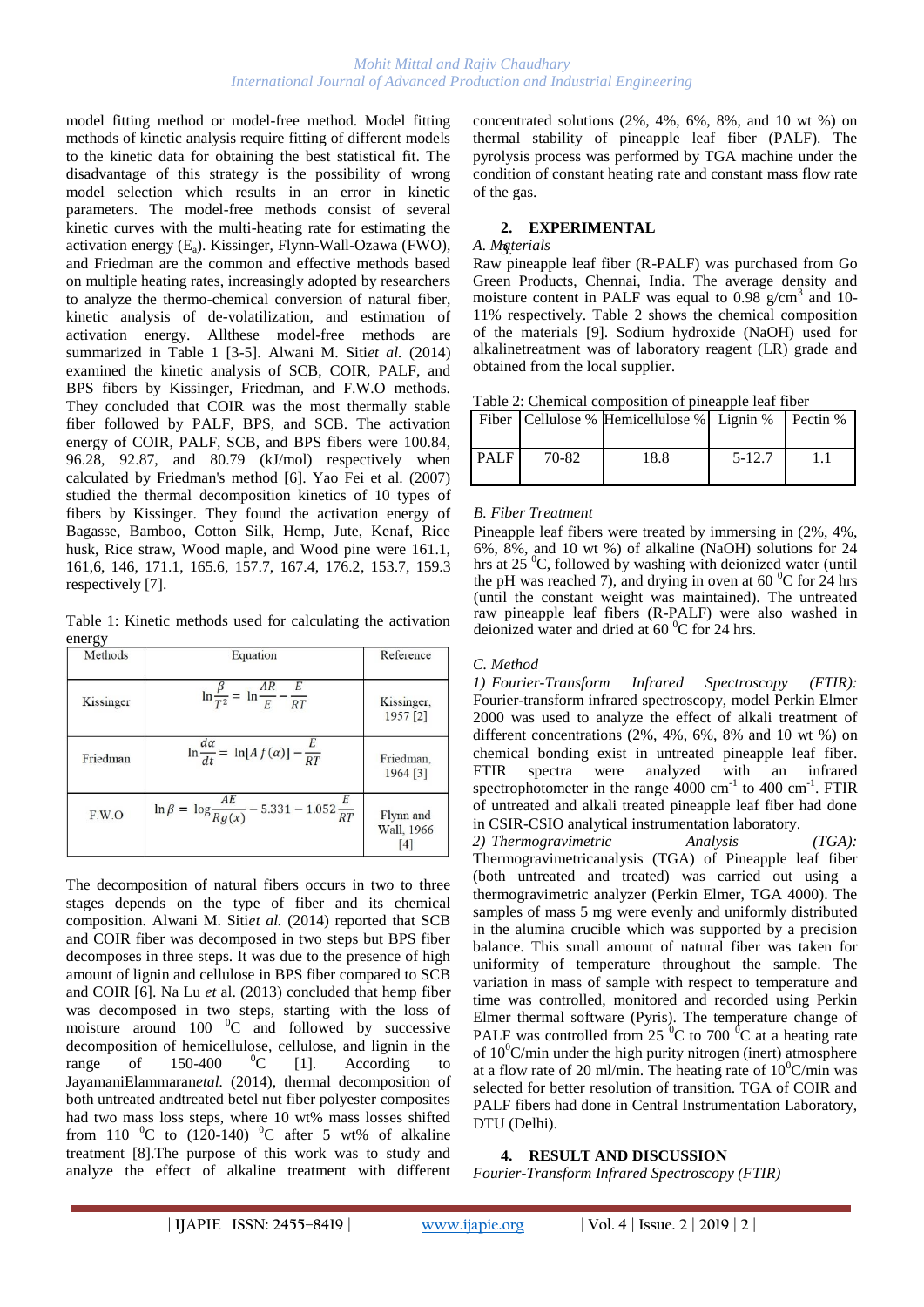Fig. 1 shows the IR spectra for untreated and alkali treated pineapple leaf fiber (PALF) that was obtained by using the FTIR spectrometer.



Fig. 1: IR spectra of untreated and alkali treated pineapple leaf fibers

The broad peak between  $3200 \text{ cm}^{-1}$  to  $3500 \text{ cm}^{-1}$  is linked to OH stretching vibration present in amorphous and crystalline cellulose. The carbonyl stretching  $(C=O)$  peak  $(1730 \text{ cm}^{-1})$ related to hemicellulose can be seen in untreated PALF but not present in alkali treated pineapple leaf fibers. This may be due to the removal of hemicellulose component.  $CH<sub>2</sub>$  bending peaks at 1432 cm<sup>-1</sup> are present in both untreated and alkali treated fiber. The increase in peak intensity at around (1600- 1650 cm-1 ) after alkaline treatment corresponds to the removal of wax, adhesives, pectin, and gummy substance from the fiber surface. The small peak at  $1525 \text{ cm}^{-1}$  is related to lignin component. This peak is not present in the alkali treated sample. It could be due to partial removal of lignin after alkali treatment. The peak at  $1244 \text{ cm}^{-1}$  is much smaller in alkali treated PALF than untreated sample. This peak corresponds to C=O stretch of the acetyl group of lignin and is reduced because lignin is partially removed from the fiber surface.

#### *Thermal Decomposition of Untreated and Treated Pineapple Leaf Fiber*

TGA and DTG curves of untreated and alkali treated pineapple leaf fiber (2%, 4%, 6%, 8%, and 10 %) were shown in Fig. 2 and 3. Tests were performed from  $25\degree C$  to 700  $\rm{^0C}$  in the nitrogen atmosphere at 10  $\rm{^0C/min}$  heating rate.





Fig. 3: DTG curve for untreated and alkali pineapple leaf fibers

The thermal decomposition of pineapple leaf fiber (untreated and alkali treated) was two-stage processes, where the first stage was the evaporation of water and extraction of volatile compounds and the second stage was the decomposition of hemicellulose, cellulose, and lignin component. Initial mass loss due to evaporation of water is common for all types of plant fiber but the rate of evaporation depends on the hydrophilicity of natural fiber [8]. The weight percentage of water extraction was reduced from 9% to 3% after 4 wt% NaOH treatment of PALF. This was because of the removal of a hydroxyl group and free water after alkaline treatment. Brigida*et al.* (2010) reported that structurally bound water is resistant to evaporation during drying [11]. Mortari Daniela A *et al.* (2014) found the mass loss of sugar cane bagasse around8.7 wt% under the atmosphere of  $CO<sub>2</sub>$  [12]. As the natural fibers were heated, the weight of the material was reduced.

Thermal degradation data of untreated and treated PALF istabulated in Table 3 where  $T_{onset}$  is the temperature at which degradation starts,  $T_{d,1}$ &  $T_{d,2}$  are the first and second stage ofdecomposition temperature and  $T<sub>P</sub>$  is the peak temperature of maximum rate of degradation. Table 3 shows that the initial decomposition temperature of PALF was increased from 251.23  $\mathrm{^0C}$  to 285.31  $\mathrm{^0C}$  after 4 wt% NaOH treatment of fiber. This might be because of the removal of hemicellulose component. The presence of the carbonyl group (C=O) in hemicellulose may be responsible for lower thermal stability.

Table 3: Onsent and degradation temperatures of raw pineapple leaf fiber obtaining from TGA thermogram

| . .             |                   |                             |                      |                 |                          |       |
|-----------------|-------------------|-----------------------------|----------------------|-----------------|--------------------------|-------|
| Sample          | Lousst<br>$(^0C)$ | $T_{d,1}$ ( <sup>0</sup> C) | $T_{d,2}$<br>$(^0C)$ | T.<br>$(^{0}C)$ | Max.<br>ROD <sup>1</sup> | $R_m$ |
| R-PALF          | 251.23            | 360.6                       | 526.09               | 341.58          | 6.85                     | 10.89 |
| 2% Na-<br>PALF  | 272.71            | 361.87                      | 556.79               | 341.52          | 6.75                     | 13.17 |
| 4% Na-<br>PALF  | 285.31            | 363.37                      | 603.97               | 343.43          | 7.13                     | 17.24 |
| 6% Na-<br>PALF  | 275.08            | 363.48                      | 569.82               | 343.12          | 7.091                    | 16.01 |
| 8% Na-<br>PALF  | 263.36            | 362.07                      | 619.18               | 339.72          | 6.28                     | 16.83 |
| 10% Na-<br>PALF | 271.59            | 364.17                      | 468.7                | 346.85          | 7.51                     | 9.19  |
|                 |                   |                             |                      |                 |                          |       |

<sup>1</sup>ROD: Rate of decomposition,  $R_m$ : Residual mass at 700<sup>0</sup>C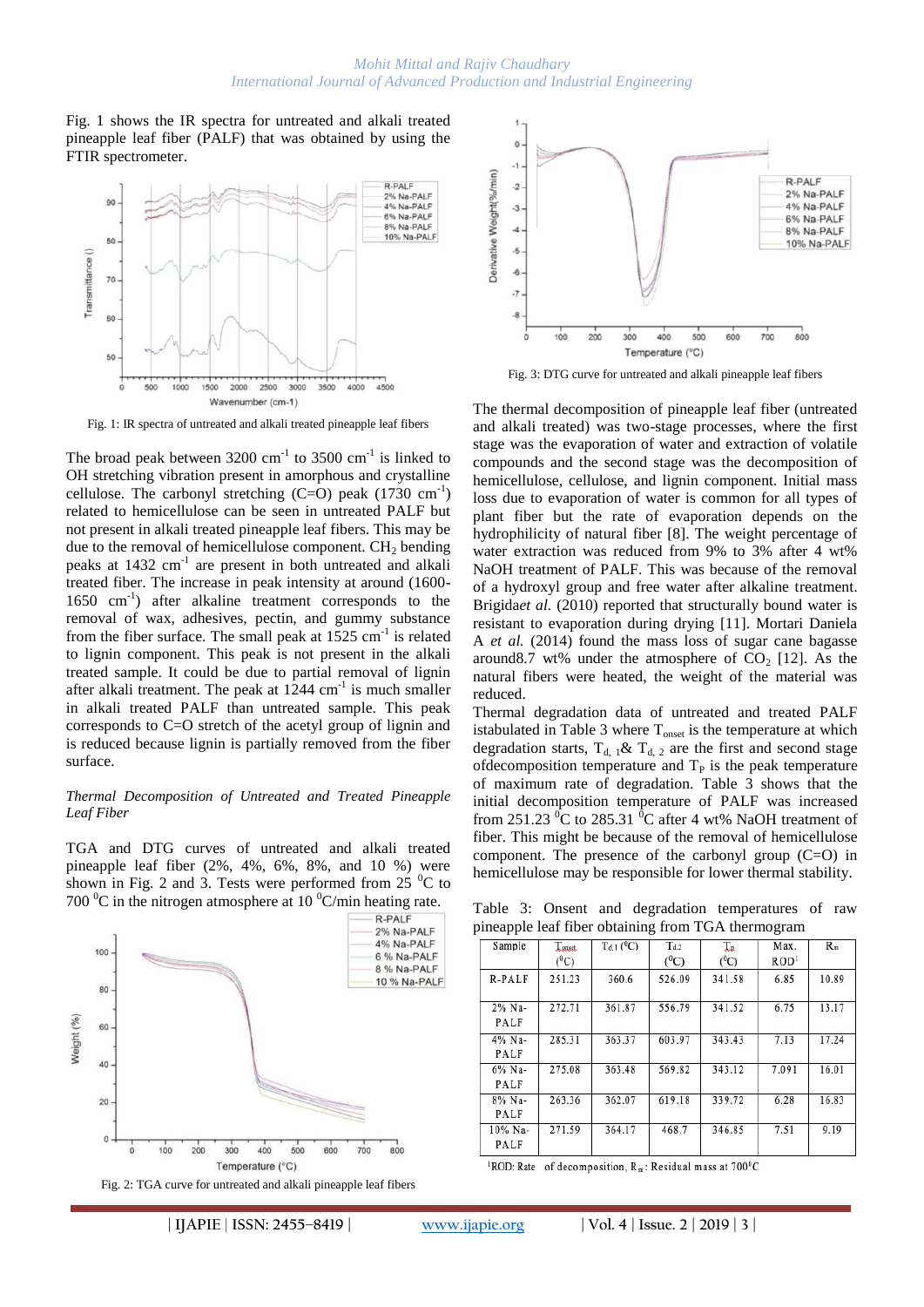StevulovaNadezdaet al. (2016) reported that the primary decomposition of lignocellulosic materials occurs within 200- 400 <sup>0</sup>C [13]. Alwani M. Siti*et al.* (2014) found that sugarcane bagasse fiber had higher mass loss compared to coir fiber due to the presence of more hemicellulose content [6]. Table 3 also shows that initial decomposition temperature was reduced beyond 4% alkaline treatment. This was because of excess removal of hemicellulose. NdaziBwire S *et al.* (2007) reported the reduction in temperature of maximum weight loss by at least 26  $^{\circ}$ C, beyond 4 wt% alkaline treatment of rice husk fiber. This was due to the excess removal of cementing material like hemicellulose and lignin [14]. The second step of thermal degradation was ranging from 400- 620 <sup>o</sup>C. It was observed that  $T_{d, 2}$  of untreated and alkali treated fiber at 526.09  $^{0}$ C, and 619.18  $^{0}$ C respectively, is from the decomposition of lignin. PanyasartKloykamol*et al.* (2014) reported the first step decomposition temperature of alkaline (Na-PALF) treated and silane (Si-PALF) treated fiber higher than raw pineapple leaf fiber composite [10]. Table 4 reveals the percentage weight loss of untreated and treated PALF. It was observed that there is a delay in degradation temperature after alkaline temperature.

Table 4: Degradation temperatures  $(^0c)$  for untreated and treated PALF

| Wt.<br>Loss<br>(% ) | $R-$<br>PALF | 2%<br>Na-<br><b>PALF</b> | 4%<br>Na-<br><b>PALF</b> | 6%<br>Na-<br><b>PALF</b> | 8%<br>Na-<br><b>PALF</b> | 10%<br>Na-<br><b>PALF</b> |
|---------------------|--------------|--------------------------|--------------------------|--------------------------|--------------------------|---------------------------|
| 10                  | 254.48       | 285.30                   | 301.68                   | 294.48                   | 272.5                    | 285.02                    |
| 20                  | 324.22       | 329.12                   | 333.62                   | 330.43                   | 321.67                   | 329.52                    |
| 30                  | 343.47       | 344.62                   | 347.21                   | 345.69                   | 340.93                   | 346.33                    |
| 40                  | 353.45       | 354.25                   | 356.3                    | 355.62                   | 353.15                   | 356.6                     |
| 50                  | 360.6        | 361.8                    | 363.37                   | 363.48                   | 362.7                    | 364.17                    |

Na Lu *et al.* (2013) investigated the effect of alkaline treatment of 5 wt% at 50  $\mathrm{^0C}$  on thermal decomposition of hemp fiber. They concluded that untreated hemp fiber degrade earlier than treated fiber [1]. Fig. 2 showed that the major mass loss (30-50%) occur at the temperature greater than 300 $\degree$ C. This was because of the decomposition of cellulose and lignin. It was investigated that crystalline cellulose was degraded between the temperatures of 302-375  ${}^{0}$ C. The DTG curves show that at peak temperature, the rate of decomposition was increased from 6.83 %/min to 7.13 %/min due to 4% alkali treatment of pineapple leaf fiber. These results are because of depolymerization of native cellulose structure to short length crystallites.

Lignin was the most difficult component to decompose compared to other components because of its cross-linked highly complex aromatic structure of phenylpropane units. It starts to decompose at a lower temperature (typically 160-175  $^{0}$ C) compared to cellulose but it decomposed slowly under the whole temperature range and extend its temperature as high as  $900\text{ °C}$ . The DTG curves for untreated and treated pineapple leaf fibers have reached the equilibrium stage beyond  $400<sup>0</sup>C$  where the rate of decomposition is approximately constant and lignin component of natural fiber decomposes slowly.

According to Paiva*et al.* (2006), the decomposition of lignin occurred in a wider temperature compared to cellulose and hemicellulose [15]. After 700  $^{0}C$ , the remaining mass of pineapple leaf fiber was shown in Table 3. It was observed that the residue was increased up to 8% alkali treated fiber compared to the untreated one. This was due to the slow rate of the chemical decomposition reaction. Only ash and char was left after  $700<sup>0</sup>C$ . The differences in the amount of char left can be attributed to the change in chemical composition of pineapple leaf fiber after alkali treatment. It was reported by Williams (2004) that a high lignin content in natural fiber results in the production of a higher level of ash and char during pyrolysis [16]. The 10% NaOH treated PALF shows less residue content than untreated PALF. This might be due to excess delignification of pineapple fiber after 10% alkaline treatment.

## **5. CONCLUSIONS**

This study concludes that pineapple leaf fibers (both untreated and treated) decompose in two steps due to hemicellulose, cellulose, and lignin decomposition. The major mass loss (30 to 50%) of pineapple leaf fibers were in the range of  $340-365$  <sup>0</sup>C. It was attributed due to major decomposition of cellulose.

The initial decomposition temperature of pineapple leaf fiber was increased from 250  $^{\circ}$ C to 300  $^{\circ}$ C after 4 wt% alkaline treatment. It was due to the removal of hemicellulose which results the remaining cellulose occupies a crystalline structure that leads to better thermal stability.

The results depict that 4 wt% alkaline treated pineapple leaf fiber shows maximum thermal stability. The residue content of PALF was increased from 10.89% to 17.24 wt% after 4% alkaline treatment. This elevation was attributable to the change in chemical composition of pineapple leaf fiber.

The maximum rate of decomposition was increased from 6.85 %/min to 7.51 %/min after 10 wt% NaOH treatment. This was because of depolymerization of native cellulose to short length crystallites.

## ACKNOWLEDGMENT

The authors gratefully acknowledge all support received from Analytical Instrument Laboratory at CSIR-CSIO, Chandigarh.

## **REFERENCES**

- 1. Na Lu, OzaSubhashini. Effect of surface treatment of hemp fibers on the thermal stability of Hemp-PLA composites. *Adv Mat Res*. 2013, vol. 651, pp. 499-504, doi: 10.1515/gse-2016-0020.
- 2. Arifuzzaman Khan GM, ShamsulAlam Md. Thermal characterization of chemically treated coconut husk fiber. *Ind J Fib Tex Res.* 2012, vol. 37, pp. 20-26.
- 3. Kissinger HE. Reaction kinetics in a differential thermal analysis. *AnalChem.* 1957, vol. 29, pp. 1702-1706.
- 4. Friedman HL. Kinetics of thermal degradation of char forming plastics from thermogravimetry. Application to a phenolic plastic. *J PolymSciPol Sym*. 1964, vol. 6, pp. 183-195.
- 5. Flynn JH, Wall LA. A quick, direct method for the determination of activation energy from